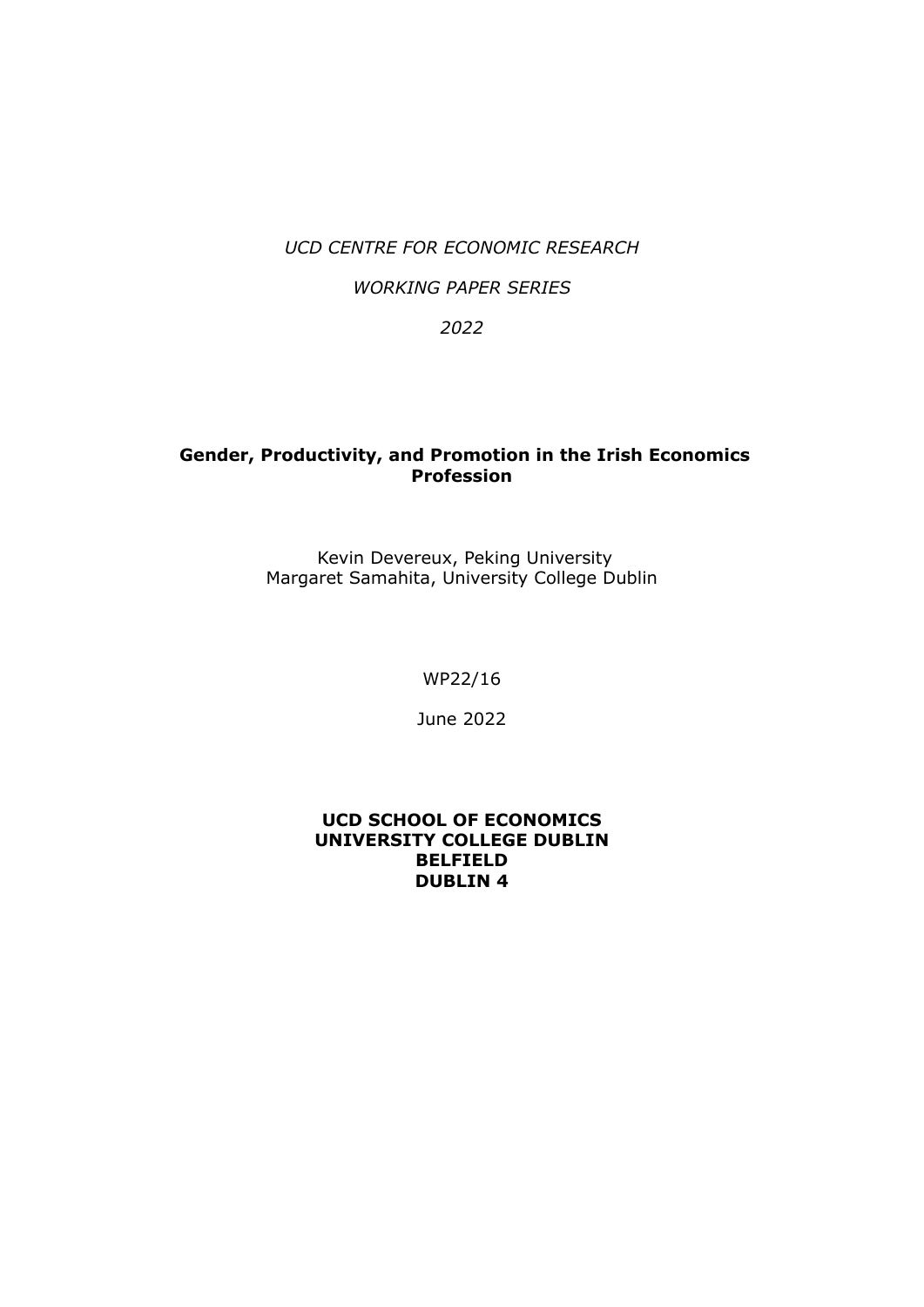# Gender, Productivity, and Promotion in the Irish Economics Profession\*

Kevin Devereux<sup>a∗</sup> & Margaret Samahita<sup>b,c</sup>

<sup>a</sup>School of Economics, Peking University, China  $b$ School of Economics, University College Dublin, Ireland <sup>c</sup>Geary Institute for Public Policy, University College Dublin, Ireland <sup>∗</sup>Corresponding author, e-mail: kevin.devereux@pku.edu.cn

May 27, 2022

#### Abstract

Women in economics follow different career paths than men, facing differential treatment when it comes to journal acceptance as well as promotion. We focus on a selfdirected measure of productivity: working paper output. This avoids potential sex biases in the peer-review process. We find that men produce more working papers than women in Irish economics departments, and that authors with more working papers get promoted at higher rates. We do not find any differences in promotion rates by sex, whether in levels, returns to productivity, or coauthorship patterns. JEL codes: codes: J16, J24, J71, M51.

Keywords: Gender discrimination, promotion, research, productivity.

<sup>\*</sup>We thank M´ıde Griffin for her excellent research assistance. We also thank seminar participants at the Central Bank of Ireland, the Irish Economic Association annual conference, and Pathways to Gender Equality in Central Banks Webinar for helpful comments. This work was supported by the Irish Economic Association and the Irish Society for Women in Economics.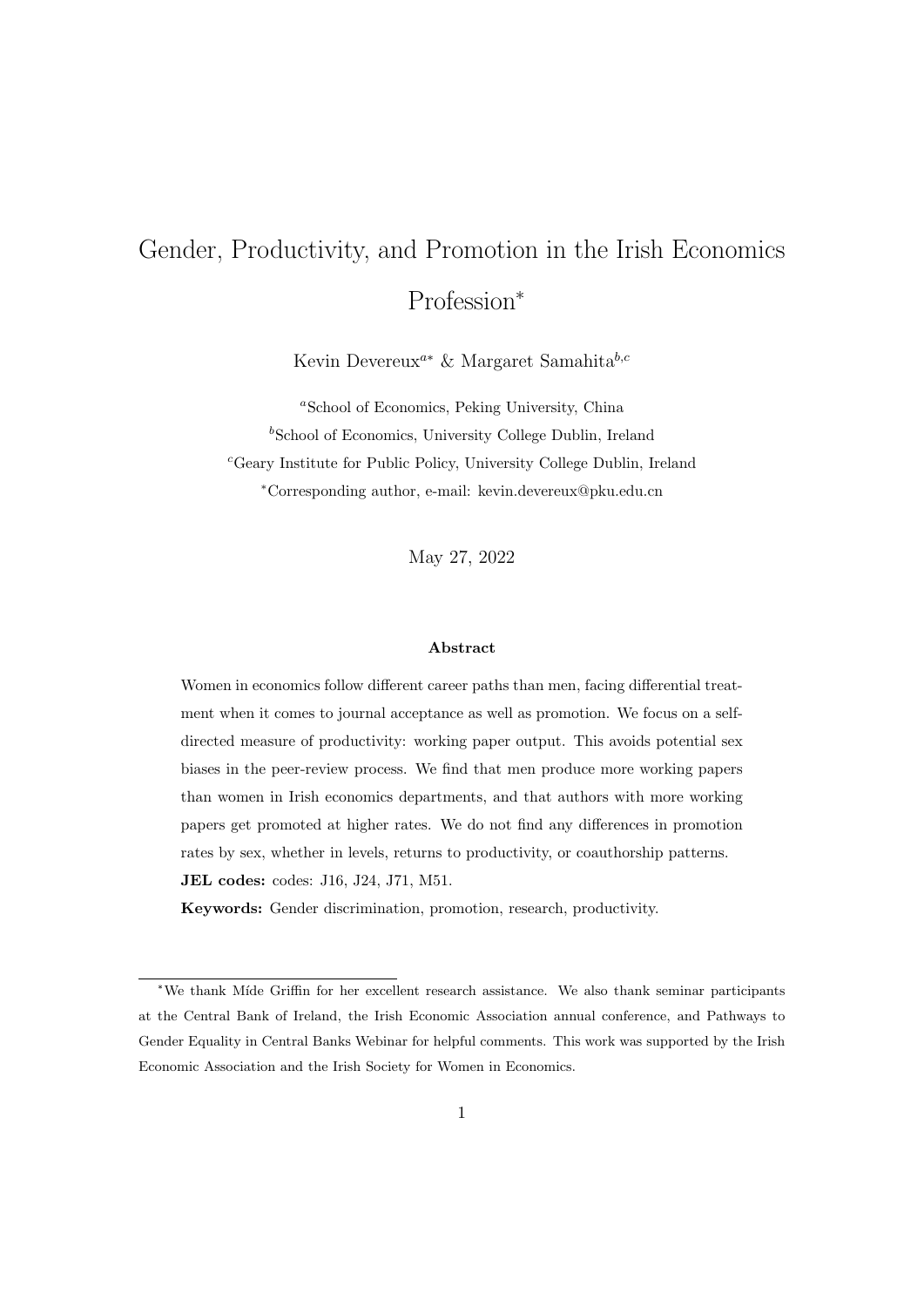#### 1 Introduction

Women in economics follow different coauthorship patterns compared to men (Ductor et al. 2021) and receive less credit for coauthored work when it comes to promotion in top US institutions (Sarsons et al. 2021). In North America, women start at lower base salaries than men, but catch up quicker when they publish articles in peer-reviewed journals (Devereux 2021). Such findings have prompted exploration of the topic in Europe (Bateman et al. 2021). We provide novel evidence on gender, productivity, and promotion in the Irish economics profession.

In this paper we construct a novel dataset of the five working paper-producing economics departments in Ireland, which we take as a rough proxy for the core of the academic economics profession in the country.<sup>1</sup> We measure working paper output by men and women, as well as job promotion during the period of 2016 to 2020.

Working papers are of particular interest because of potential differences in peerreview treatment by gender. Hengel and Moon (2020) finds that female authors publishing in a given journal receive more citations than do men publishing in the same journal, interpreting this to mean that they are held to higher standards during the peer-review process, so that after passing that higher bar the papers are of better quality. Card et al. (2020) confirm the citation differential, finding also that differences in evaluation are driven by referee recommendations rather than stemming from editors; in fact, editors slightly favour women when it comes to desk-rejection decisions, which do not involve referees.

Unlike peer-reviewed articles, working papers are published at the author's discretion, circumventing any potential bias in the peer-review process. While there is no guarantee of their quality, they are costly to produce, and influence the researcher's reputation. Because of this we interpret working paper output as a credible signal of productivity. So far, studies focusing on working paper productivity are limited to those focusing on the Covid-19 pandemic—finding, for example, that women are less likely to produce work

<sup>1</sup>Our sample consists of research economists at the Central Bank of Ireland, the Economics and Social Research Institute, Maynooth University, Trinity College Dublin, and University College Dublin.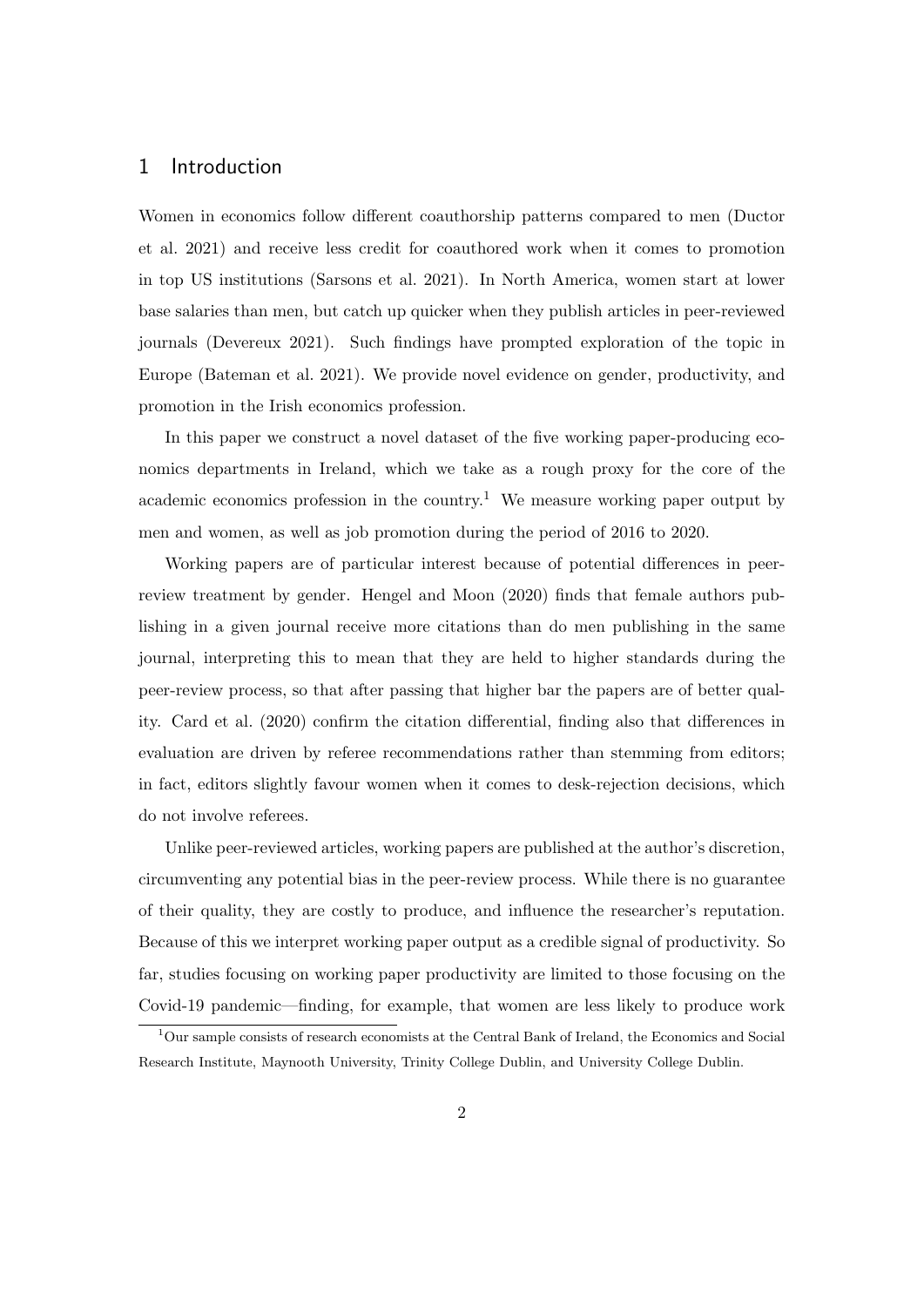on this new topic (Amano-Patiño et al.,  $2020$ ) and that the disruptions caused during lockdowns led to female academics' productivity dropping by 13.2% relative to male academics (Cui et al., 2022). Ours is thus the first attempt at documenting working paper productivity over the longer period 2016-2020.

We find that on average, men produce one to two more working papers than women over the five year period of 2016 to 2020. This is not explained by experience (years since PhD) or a rough measure of coauthorship patterns (mean number of coauthors per paper). Each additional working paper published during these years increases the likelihood of promotion by a percentage point. This effect is driven by coauthored papers, rather than solo. We find no statistically significant differences in promotion rates between men and women, whether in mean group differences or returns to productivity.

This paper fills a gap in the literature on female outcomes in technical disciplines across the life cycle in Ireland. McCoy et al. (2022) finds that teachers underestimate girls' mathematics ability in primary schools. Delaney and Devereux (2019) find that by the time it comes to choosing a university field of study, girls in secondary schools have already selected away from mathematical fields by their choice of secondary school courses. Delaney and Devereux (2020) find that women perform better in university than men, in both technical and non-technical fields, even conditional on pre-university performance. We follow women past the stage of tertiary education into the technical professional field of academic and policy-oriented economic research.

#### 2 Data

We begin by scraping bibliographic data on working paper series listed on RePEc. Five institutions in Ireland currently publish working paper series in the field of economics: the Central Bank of Ireland (CBI), the Economic and Social Research Institute (ESRI), and the schools of economics of Maynooth University (MU), Trinity College Dublin (TCD), and University College Dublin (UCD). We call these the Irish5 departments. Our population of interest is research-active economists working in these five departments,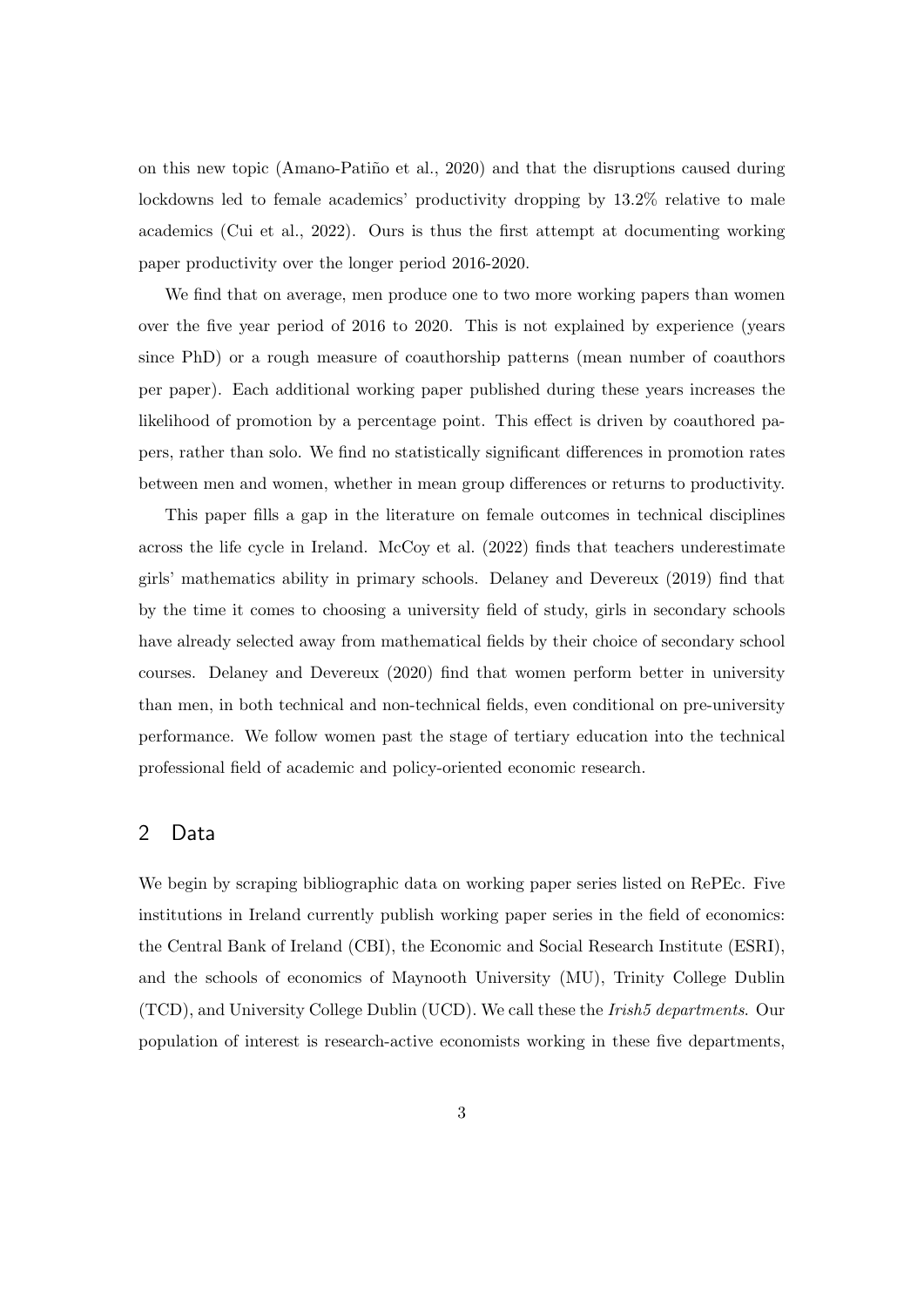who we term *Irish5 authors*. We focus on the period of 2016 to 2020. If an economist publishes at least one working paper during this period, and works in one of the five departments, they are an *Irish5 author*.

The authors named in the working papers series of the *Irish5 departments* consist of economists in these departments as well as their coauthors working in other departments, at other Irish institutions, or overseas. To identify *Irish5 authors*, we scrape affiliation from the working paper documents. Each author is assigned the affiliation reported in the most recent available working paper from the respective series, going back to 2016. This either places every named author since 2016 in an *Irish<sub>5</sub>* department, another department in the same institution, a different Irish institution, or an overseas institution. For each paper we know the year of publication, the number of authors, and the series in which it was published. We also guess the sex of the author based on the likelihood somebody with the given name is male or female in the US social security records.

Next, for the set of authors identified above as working in an *Irish5 department*, we assemble additional information including sex, years since PhD attainment if applicable, years of job tenure at the current department, their current position, $2$  and whether they were promoted during the period of 2016 to 2020. For the CBI, we submitted a list of names of economists we identified as working at the CBI, and were returned with an anonymized list of economists with the relevant details attached. For the other institutions, details were scraped from publicly available CVs, with sex being inferred by two research assistants based on the given name. This resulted in a single discrepancy, which we resolved. In the cases that sex inferred by research assistants does not match that guessed from the US social security records, we give precedence to the former.

Table 1 shows summary statistics of *Irish5 authors*. Around 60% are male. The mean total number of published papers over the course of 2016 of 2020 is four, with the median being three, males produce significantly more than females (4.76 vs 3.66,  $p = 0.0830$ .<sup>3</sup> The average author has 2.7 coauthors per paper, and the average number

<sup>2</sup>We code five position levels: 1 equivalent to a PhD Student, 2 Postdoc, 3 Assistant Professor, 4 Associate Professor, and 5 Professor.

<sup>3</sup>Both men and women are more likely to co-author than solo-author a paper. The gender difference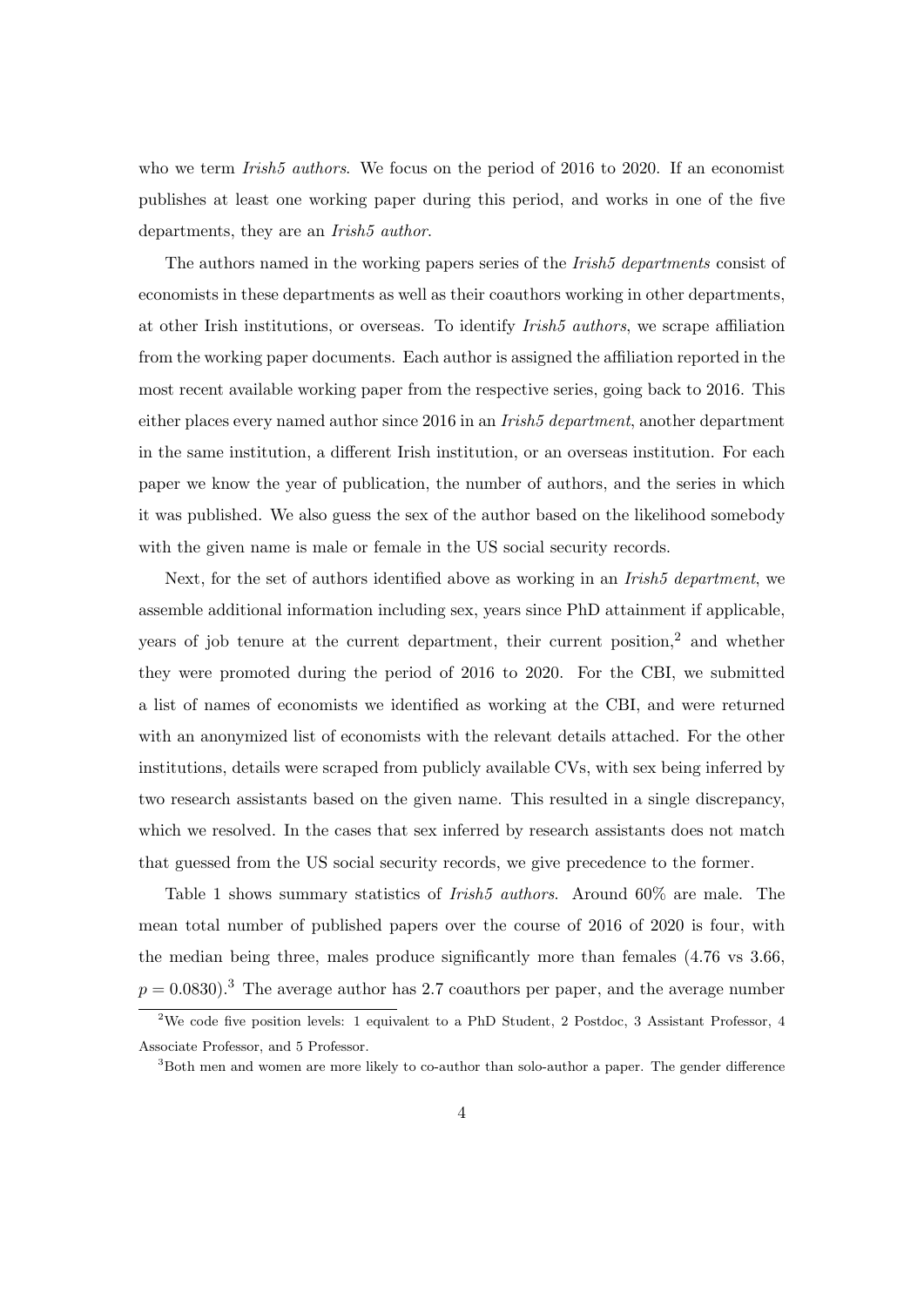of working papers produced, weighted by the number of co-authors, is around two. Males still produce more than females by this weighted measure  $(2.13 \text{ vs } 1.55, p = 0.0361)$ . The average proportion of male co-authors (excluding the author themselves) is  $0.64<sup>4</sup>$ The average author attained a PhD around ten years ago, has been at the department around eight years, and holds a position at the level equivalent to a postdoc. Thirty per cent of authors were promoted during this time.

|                                  | N   | Mean  | Median | <b>SD</b> | Min     | Max   |
|----------------------------------|-----|-------|--------|-----------|---------|-------|
| Male                             | 300 | 0.62  | 1.00   | 0.49      | 0.00    | 1.00  |
| Number WPs 2016-2020             | 300 | 4.35  | 3.00   | 5.30      | 1.00    | 54.00 |
| Weighted WPs 2016-2020           | 300 | 1.91  | 1.00   | 2.33      | 0.20    | 21.67 |
| Number Coauthors                 | 300 | 2.73  | 2.73   | 0.99      | 1.00    | 6.50  |
| Prop Male Coauthors (excl. self) | 276 | 0.64  | 0.67   | 0.35      | $-1.00$ | 2.00  |
| PhD                              | 295 | 0.77  | 1.00   | 0.42      | 0.00    | 1.00  |
| Years since PhD                  | 208 | 10.49 | 7.00   | 9.61      | 0.00    | 47.00 |
| Years at Institution             | 286 | 8.03  | 5.00   | 7.21      | 0.00    | 43.00 |
| Position level                   | 294 | 2.35  | 2.00   | 1.30      | 1.00    | 5.00  |
| Promoted 2016-2020               | 300 | 0.28  | 0.00   | 0.45      | 0.00    | 1.00  |

Table 1: *Irish5 Authors* Summary Statistics

Before proceeding to our main analysis, which focuses on the above *Irish5 authors* over the period of 2016 to 2020, we provide some longer-term context on sex in *Irish5* departments. Figure 1 shows the share of author-papers in each year authored by males, for all named authors and for those identified as *Irish5 authors* since 2016. While the former group may not represent those in Irish economics, the latter is a selected sample of authors who have remained research-active into the 2016-2020 period. According to either sample, working paper output went from nearly exclusively male as late as the early 1990s to around 60% by 2008, where is has since remained.

is significant for solo-authored papers (0.58 for males vs 0.32 for females,  $p = 0.0342$ ), though not for co-authored papers (4.18 vs 3.35,  $p = 0.1682$ ).

<sup>&</sup>lt;sup>4</sup>The proportion of male co-authors is not significantly different for males and females  $(0.65 \text{ vs } 0.64, ...)$  $p = 0.8811$ .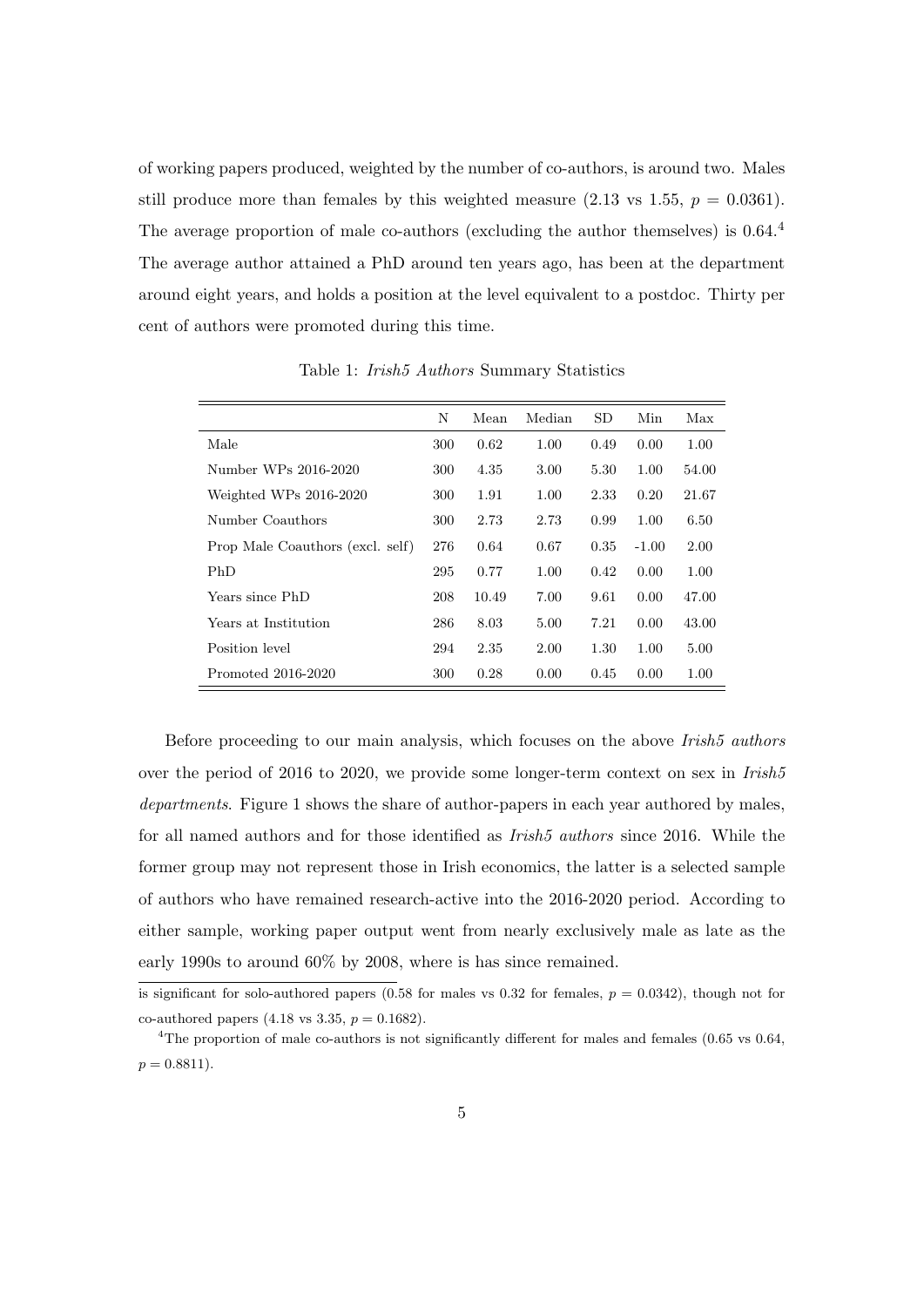



Figure 2: Average Number Working Papers Per Publishing Author by Year



Figure 2 shows the average number of papers per year by authors of each sex, again for all named authors as well as *Irish5 authors*. A research-active author may or may not publish a working paper during a given year, so the average number of papers per year can be less than one. Men consistently publish more working papers than women.

#### 3 Results

Table 2 presents regression results with number of working papers published between 2016 and 2020 as the dependent variable. Even controlling for other covariates, the dummy variable for male predict up to two more working papers per year. An additional year since PhD attainment predicts around 0.1 more working papers per year. In the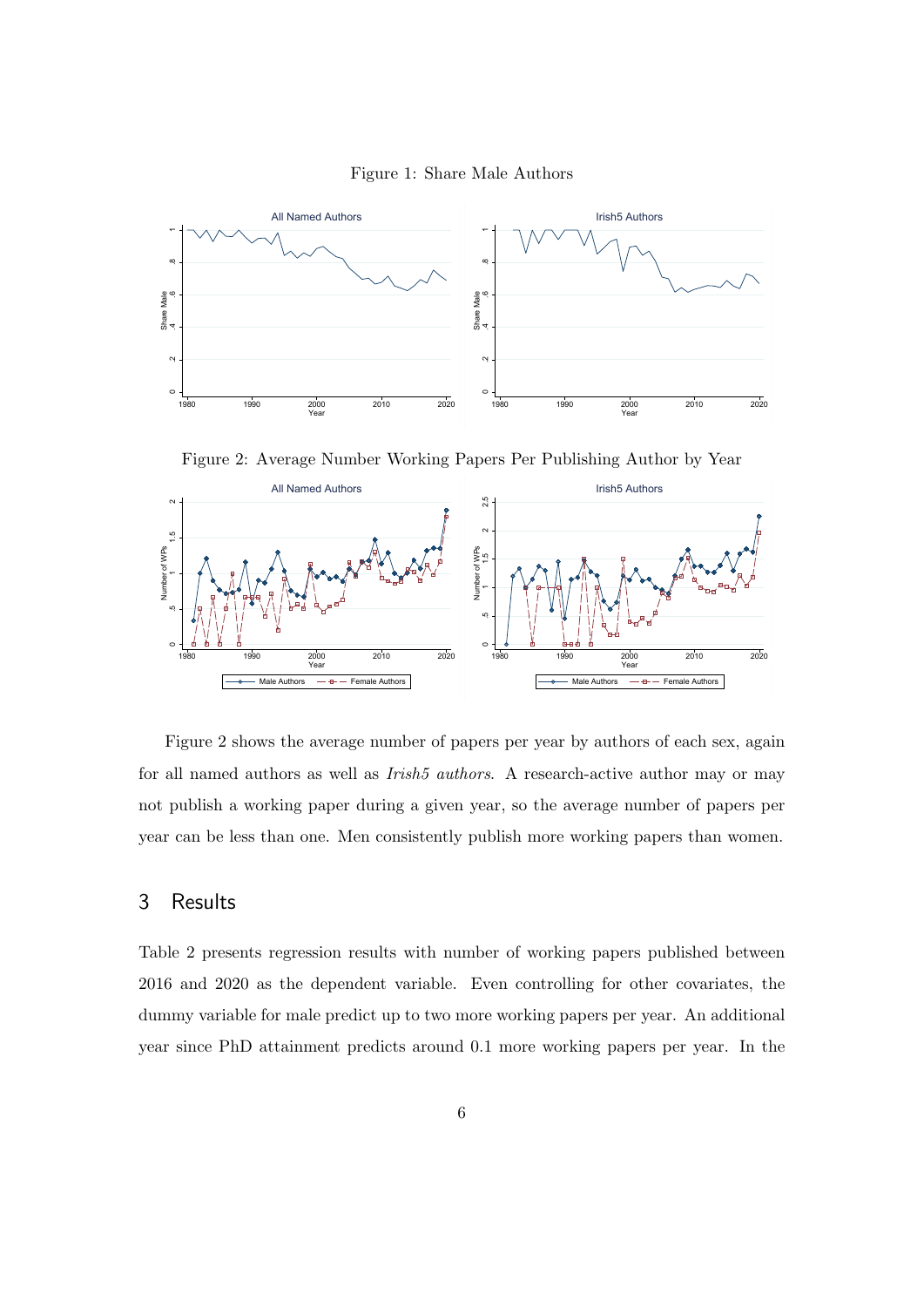appendix Table 5 we present results using number of working papers discounted by the number of authors on the paper. Using this weighted measure, the gender gap shrinks to one working paper.

|                    | (1)        | (2)                    | (3)        | (4)        | (5)        | (6)        |
|--------------------|------------|------------------------|------------|------------|------------|------------|
| Male               | $1.096***$ | $1.560^{\ast\ast\ast}$ | $2.072***$ | $2.249***$ | $2.293***$ | $2.274***$ |
|                    | (0.550)    | (0.583)                | (0.766)    | (0.848)    | (0.846)    | (0.831)    |
| Years since PhD    |            |                        | $0.147**$  | 0.084      | 0.093      | 0.080      |
|                    |            |                        | (0.059)    | (0.096)    | (0.093)    | (0.090)    |
| Number Coauthors   |            |                        |            |            | 0.315      | 0.231      |
|                    |            |                        |            |            | (0.382)    | (0.408)    |
| Promoted 2016-2020 |            |                        |            |            |            | 1.852      |
|                    |            |                        |            |            |            | (1.163)    |
| Constant           | $3.664***$ | $2.330***$             | $1.899***$ | $1.689*$   | 0.981      | 0.593      |
|                    | (0.314)    | (0.446)                | (0.829)    | (0.881)    | (1.080)    | (1.144)    |
| N                  | 300        | 300                    | 208        | 206        | 206        | 206        |
| $R-sq$             | 0.010      | 0.110                  | 0.168      | 0.212      | 0.214      | 0.230      |
| Dept FE            |            | Yes                    | Yes        | Yes        | Yes        | Yes        |
| Position FE        |            |                        |            | Yes        | Yes        | Yes        |

Table 2: WP output

Notes: OLS regressions of working paper output in 2016-2020. Robust standard errors in parentheses.  $*$   $p < 0.10$ , \*\*  $p < 0.05$ , \*\*\*  $p < 0.01$ .

Table 3 regresses an indicator for promotion during the period of 2016 to 2020 on sex, number of working papers published during that period, and covariates. The sample excludes professors who held this position in 2016 and were therefor ineligible for further promotion. In the first specification, with only an indicator for male included, there appears to be no gender effect on likelihood of promotion. Once we introduce the number of working papers published into the regressions, we find that publishing one additional working paper is correlated with a 1.3% higher promotion likelihood, statistically significant and consistent in magnitude across all specifications. In columns 3 onward we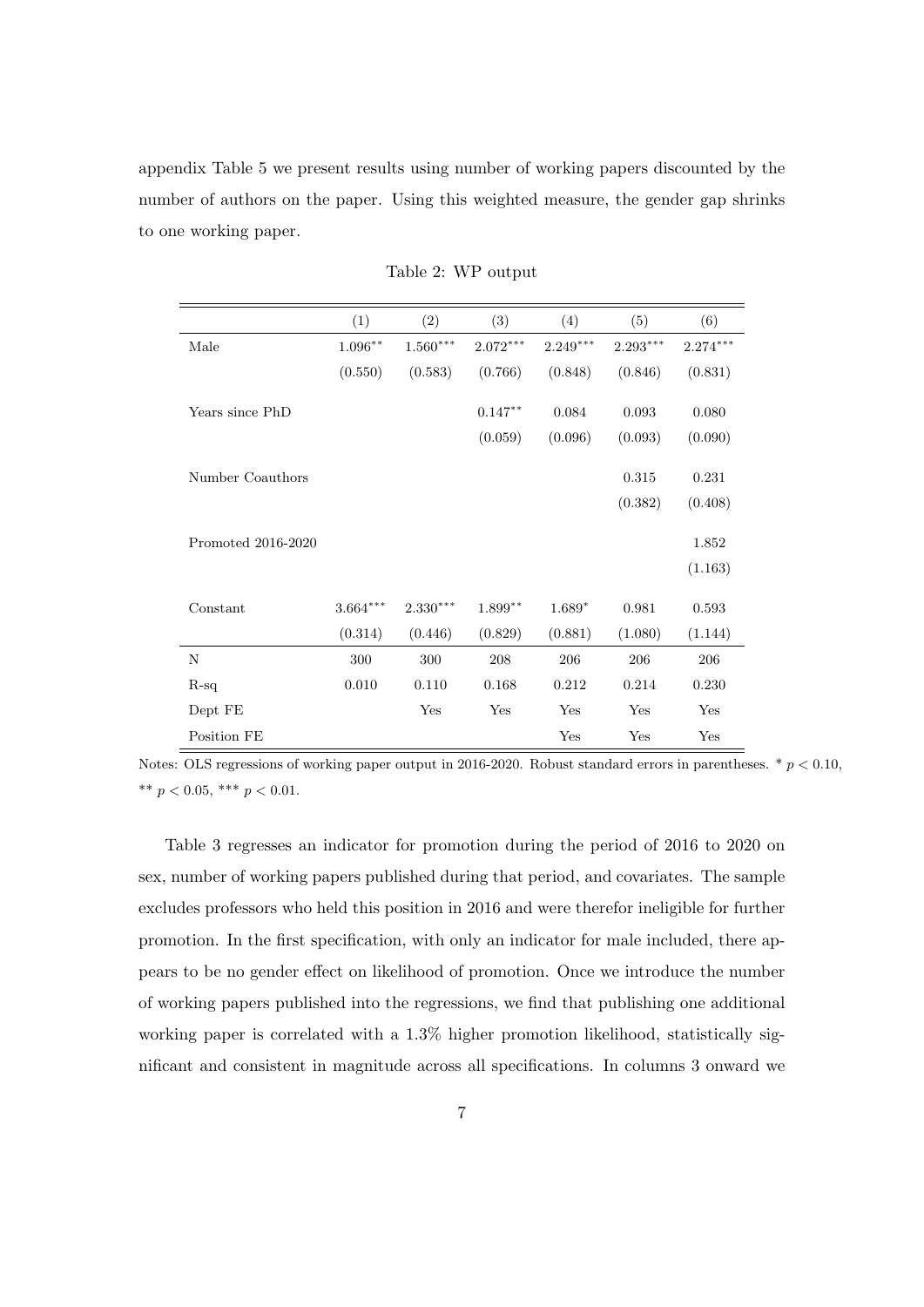allow the return to working papers to vary by sex. We find no economically or statistically significant differences between the promotion returns for men versus women. In the appendix Table 6, we show that the impact of productivity on promotion is double the size when using the weighted rather than the raw measure though there is still no gender difference.

Table 4 allows returns to vary by whether the working paper is solo or coauthored. We find that coauthored papers are responsible for the increased promotion likelihood, while solo papers have no discernible effect. Finally, allowing returns to vary by the interaction of sex and solo/coauthored paper status, we find no statistically or economically significant differences across groups.

#### 4 Conclusion

We assemble a unique dataset of authors in working paper-producing Irish economics institutions. We observe that men publish one to two more working papers per year than women. This difference is not explained by experience (years since PhD) or mean number of coauthors per paper. Authors who publish one more paper over the five year period of 2016 to 2020 are one percentage point more likely to be promoted during that time period. We do not find any statistically or economically significant differences in promotion rates or the return to publishing across sexes. However, we do find that the effect of working paper output on promotion is driven by coauthored papers.

We consider our descriptive analyses a crucial first step towards documenting productivity differences by gender prior to the peer-review stage. Identifying the causal mechanisms behind these gender differences is an important topic for future research.

#### Bibliography

Amano-Patiño, N., Faraglia, E., Giannitsarou, C., and Hasna, Z. (2020). The unequal effects of Covid-19 on economists' research productivity. Cambridge Working Papers in Economics No. 2038.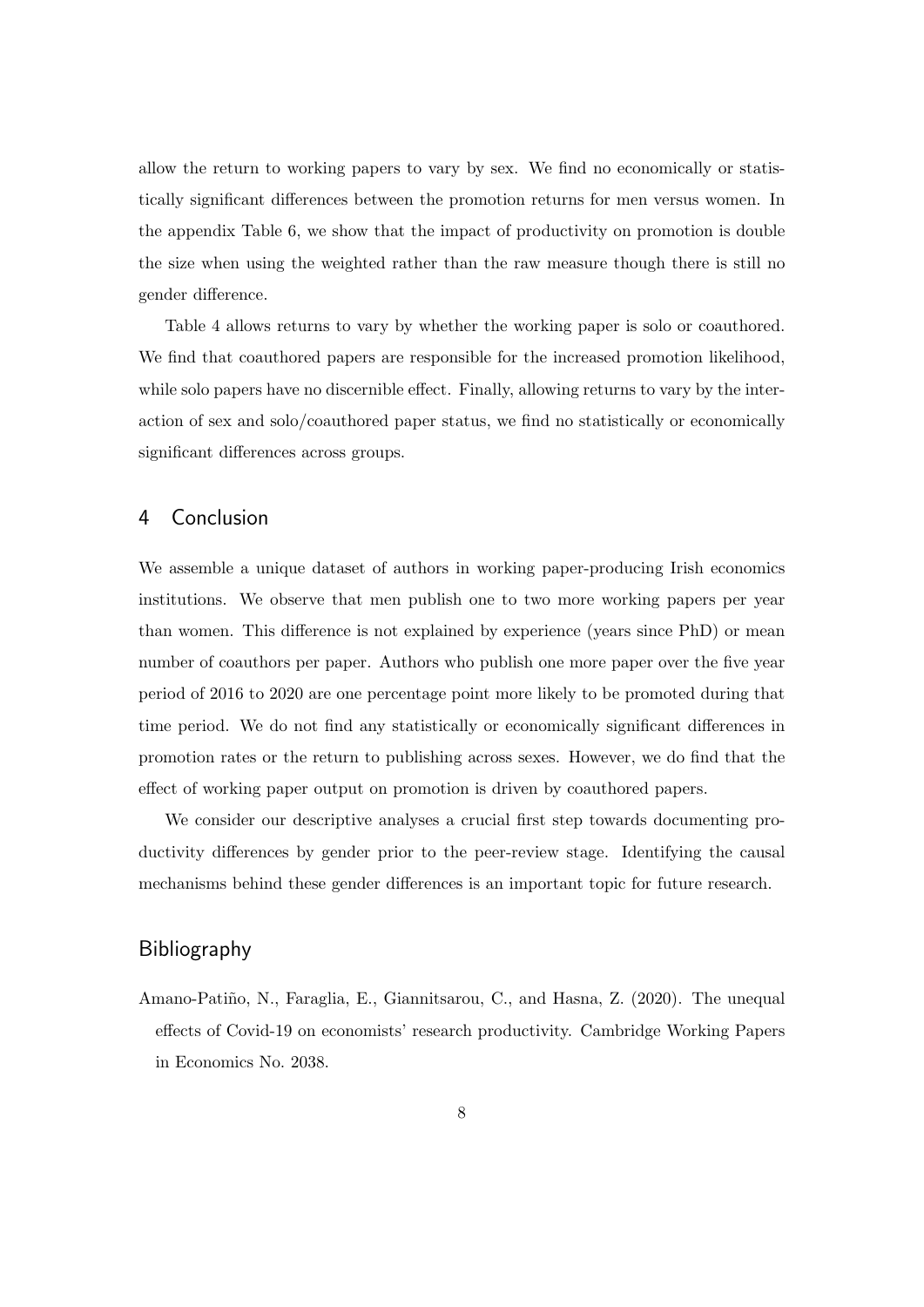|                          | (1)        | (2)                    | (3)                    | (4)                        | (5)        | (6)      | (7)      |
|--------------------------|------------|------------------------|------------------------|----------------------------|------------|----------|----------|
| Male                     | $-0.006$   | $-0.019$               | $-0.036$               | $-0.042$                   | 0.004      | $-0.005$ | $-0.020$ |
|                          | (0.058)    | (0.058)                | (0.081)                | (0.079)                    | (0.094)    | (0.095)  | (0.096)  |
| Num WPs 2016-2020        |            | $0.013***$             | 0.008                  | $0.010\,$                  | 0.016      | 0.013    | 0.014    |
|                          |            |                        |                        |                            |            |          |          |
|                          |            | (0.005)                | (0.016)                | (0.016)                    | (0.017)    | (0.018)  | (0.017)  |
| Num WPs 2016-2020 x male |            |                        | 0.005                  | 0.003                      | $-0.005$   | $-0.003$ | $-0.000$ |
|                          |            |                        | (0.016)                | (0.016)                    | (0.018)    | (0.018)  | (0.017)  |
|                          |            |                        |                        |                            |            |          |          |
| Years since PhD          |            |                        |                        |                            | $-0.002$   | $-0.002$ | 0.008    |
|                          |            |                        |                        |                            | (0.005)    | (0.005)  | (0.006)  |
| Number Coauthors         |            |                        |                        |                            |            | 0.048    | 0.048    |
|                          |            |                        |                        |                            |            |          |          |
|                          |            |                        |                        |                            |            | (0.041)  | (0.044)  |
| Constant                 | $0.311***$ | $0.267^{\ast\ast\ast}$ | $0.282^{\ast\ast\ast}$ | $0.396^{\ast\ast\ast\ast}$ | $0.322***$ | 0.213    | 0.177    |
|                          | (0.045)    | (0.048)                | (0.070)                | (0.079)                    | (0.102)    | (0.139)  | (0.144)  |
| N                        | 270        | 270                    | 270                    | 270                        | 182        | 182      | 180      |
| $R-sq$                   | 0.000      | 0.018                  | 0.019                  | 0.068                      | 0.052      | 0.061    | 0.078    |
| Dept FE                  |            |                        |                        | Yes                        | Yes        | Yes      | Yes      |
| Position FE              |            |                        |                        |                            |            |          | Yes      |

Table 3: Likelihood of promotion

Notes: OLS regressions of likelihood of promotion in 2016-2020. Robust standard errors in parentheses.  $*$   $p < 0.10$ , \*\* $p < 0.05,$ \*\*\* $p < 0.01.$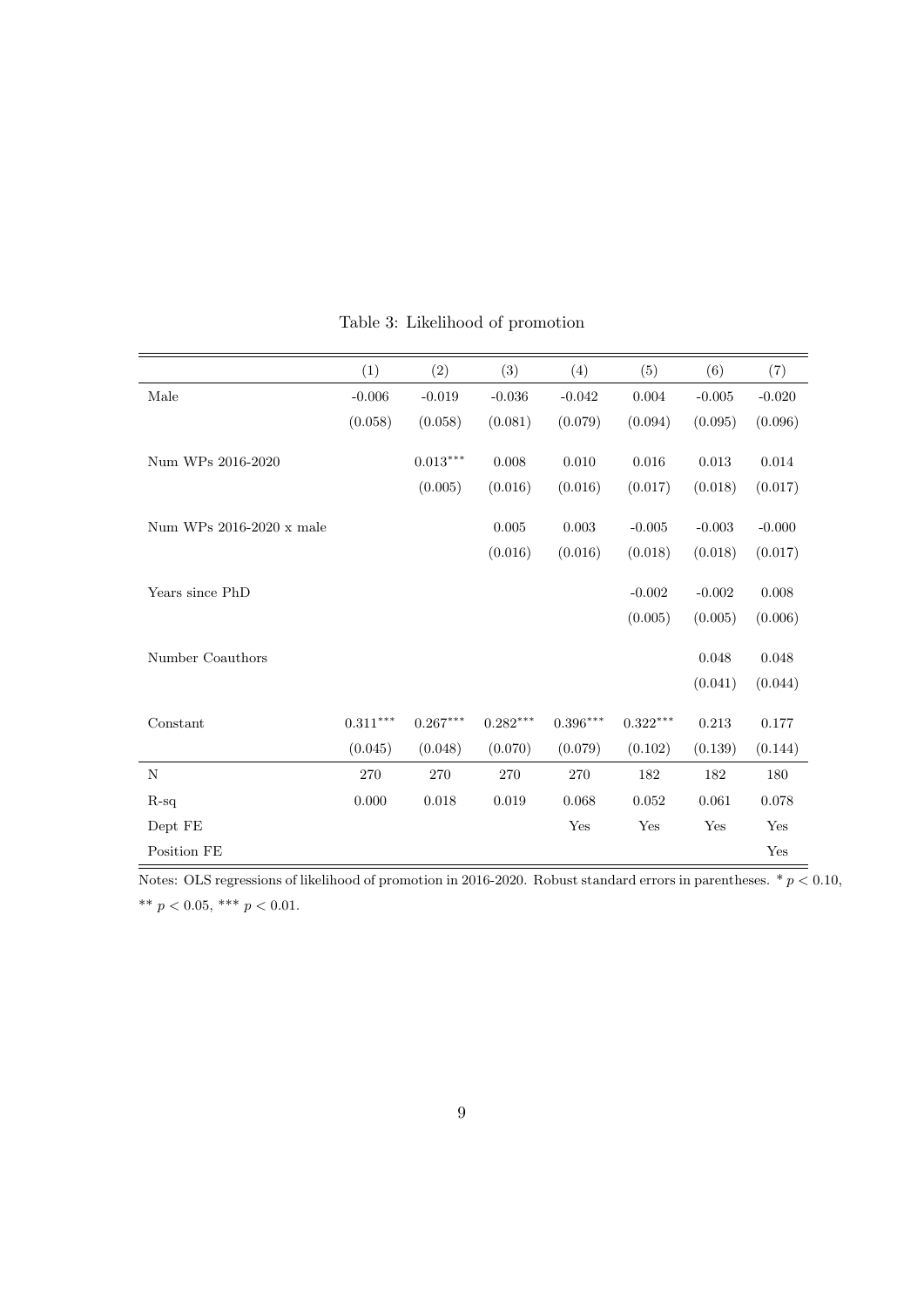|                               | (1)        | (2)        | (3)         | (4)        | (5)         | (6)         |
|-------------------------------|------------|------------|-------------|------------|-------------|-------------|
| Male                          | $-0.006$   | $-0.016$   | $-0.048$    | $-0.002$   | $-0.009$    | $-0.030$    |
|                               | (0.058)    | (0.058)    | (0.085)     | (0.103)    | (0.104)     | (0.106)     |
| Number Solo WPs 2016-2020     |            | $-0.005$   | $-0.019$    | $-0.009$   | $\,0.022\,$ | $-0.002$    |
|                               |            | (0.037)    | (0.095)     | (0.118)    | (0.121)     | (0.121)     |
| Number Co. WPs 2016-2020      |            | $0.013***$ | 0.010       | 0.016      | 0.013       | $\,0.013\,$ |
|                               |            | (0.005)    | (0.016)     | (0.017)    | (0.018)     | (0.017)     |
| Num Solo WPs 2016-2020 x male |            |            | $\,0.024\,$ | 0.017      | 0.008       | $\,0.032\,$ |
|                               |            |            | (0.102)     | (0.125)    | (0.125)     | (0.126)     |
| Num Co. WPs 2016-2020 x male  |            |            | 0.004       | $-0.005$   | $-0.003$    | $-0.001$    |
|                               |            |            | (0.016)     | (0.018)    | (0.018)     | (0.017)     |
| Years since PhD               |            |            |             | $-0.002$   | $-0.002$    | 0.008       |
|                               |            |            |             | (0.005)    | (0.005)     | (0.006)     |
| Number Coauthors              |            |            |             |            | 0.055       | 0.050       |
|                               |            |            |             |            | (0.046)     | (0.049)     |
| Constant                      | $0.311***$ | $0.270***$ | $0.403***$  | $0.329***$ | 0.193       | $0.171\,$   |
|                               | (0.045)    | (0.048)    | (0.083)     | (0.108)    | (0.161)     | (0.167)     |
| $\mathbf N$                   | 270        | 270        | 270         | 182        | 182         | 180         |
| $R-sq$                        | 0.000      | 0.019      | 0.069       | 0.052      | 0.061       | 0.078       |
| Dept FE                       |            |            | Yes         | Yes        | Yes         | Yes         |
| Position FE                   |            |            |             |            |             | Yes         |

Table 4: Likelihood of promotion

Notes: OLS regressions of likelihood of promotion in 2016-2020. Robust standard errors in parentheses.  $* p < 0.10$ , \*\*  $p < 0.05$ , \*\*\*  $p < 0.01$ .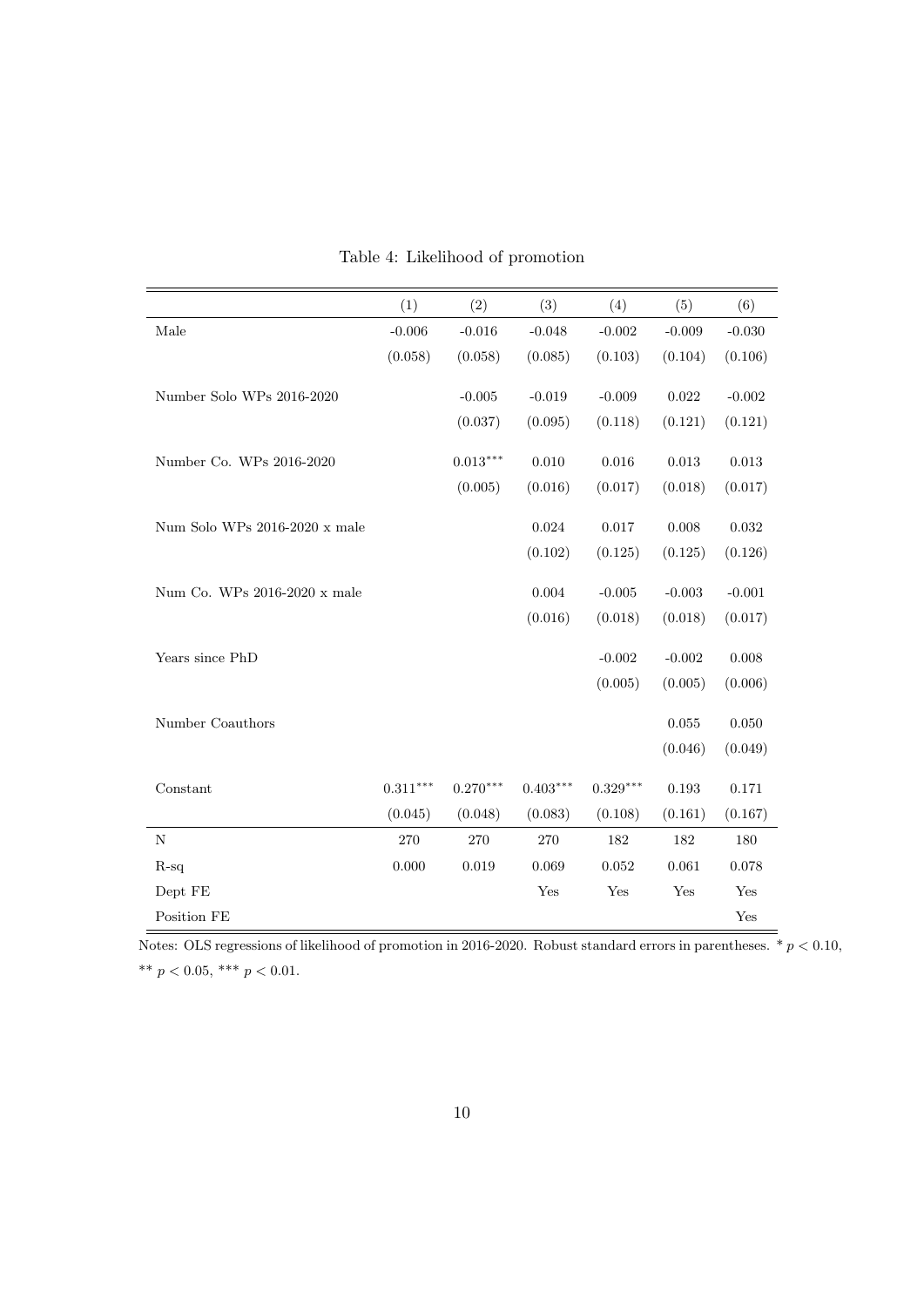- Bateman, V., Gamage, D. K., Hengel, E., and Liu, X. (2021). The gender imbalance in UK economics. Royal Economic Society, Silver Anniversary Women's Committee Report.
- Card, D., DellaVigna, S., Funk, P., and Iriberri, N. (2020). Are referees and editors in economics gender neutral? The Quarterly Journal of Economics, 135(1):269–327.
- Cui, R., Ding, H., and Zhu, F. (2022). Gender inequality in research productivity during the COVID-19 pandemic. Manufacturing  $\mathcal C$  Service Operations Management, 24(2):707–726.
- Delaney, J. and Devereux, P. J. (2019). It's not just for boys! Understanding gender differences in STEM. CEPR Discussion Paper No. DP13558.
- Delaney, J. M. and Devereux, P. J. (2020). How gender and prior disadvantage predict performance in college. The Economic and Social Review, 51(2, Summer):189–239.
- Devereux, K. (2021). Returns to teamwork and professional networks: Evidence from economic research. UCD Centre for Economic Research Working Paper Series WP21/01.
- Ductor, L., Goyal, S., and Prummer, A. (2021). Gender and collaboration. The Review of Economics and Statistics, pages 1–40.
- Hengel, E. and Moon, E. (2020). Gender and equality at top economics journals. Working Paper.
- McCoy, S., Byrne, D., and O'Connor, P. (2022). Gender stereotyping in mothers' and teachers' perceptions of boys' and girls' mathematics performance in Ireland. Oxford Review of Education, 48(3):341–363.
- Sarsons, H., Gërxhani, K., Reuben, E., and Schram, A. (2021). Gender differences in recognition for group work. Journal of Political Economy, 129(1):101–147.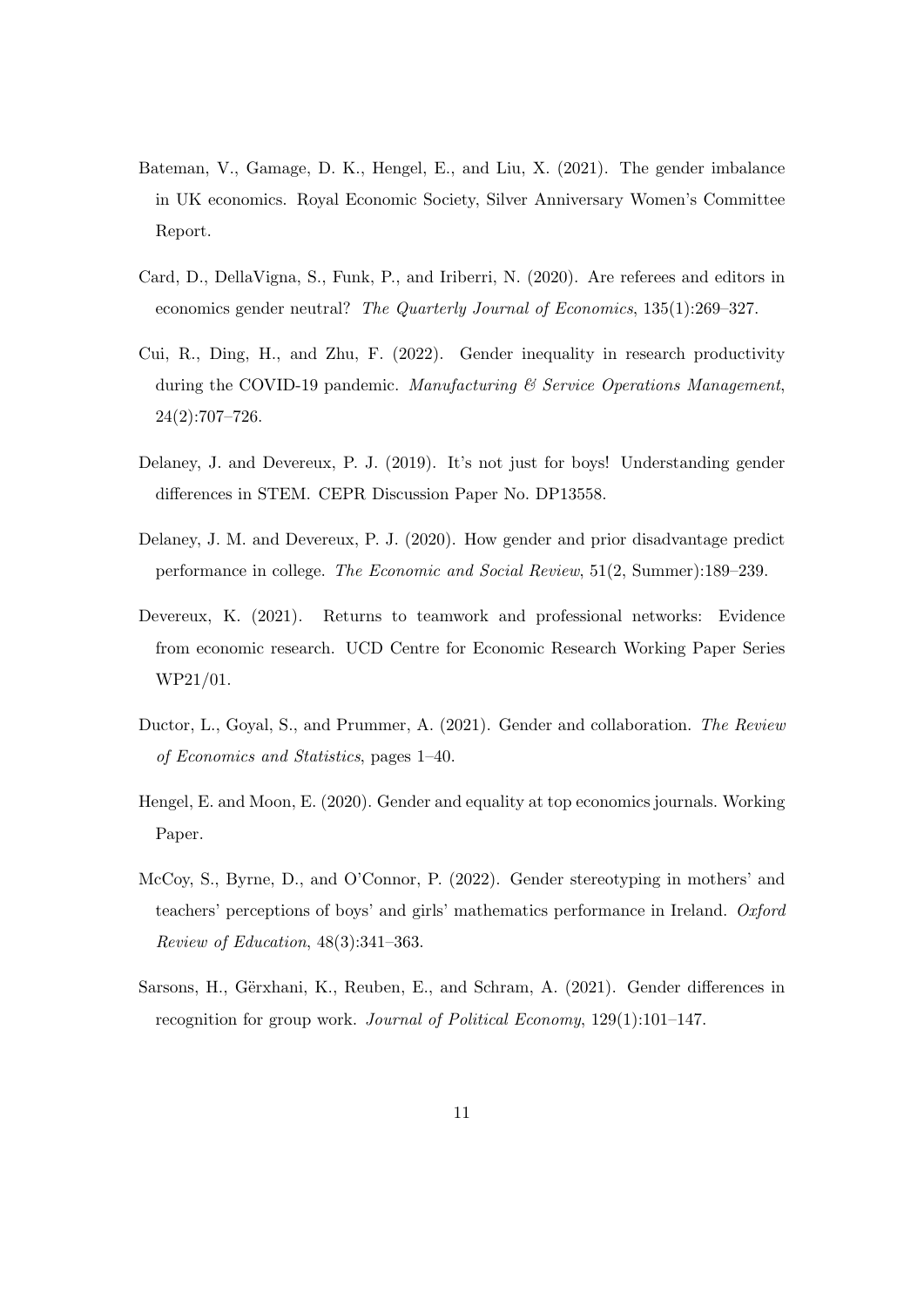## A Additional Tables

|                    | (1)                    | (2)                    | (3)        | (4)                    | (5)         | (6)                    |
|--------------------|------------------------|------------------------|------------|------------------------|-------------|------------------------|
| Male               | $0.580**$              | $0.702***$             | $0.965***$ | $1.063^{\ast\ast\ast}$ | $1.009***$  | $1.000^{***}\,$        |
|                    | (0.239)                | (0.254)                | (0.320)    | (0.362)                | (0.355)     | (0.348)                |
| Years since PhD    |                        |                        | $0.080***$ | 0.063                  | 0.052       | 0.047                  |
|                    |                        |                        | (0.029)    | (0.049)                | (0.050)     | (0.049)                |
| Number Coauthors   |                        |                        |            |                        | $-0.395***$ | $-0.434**$             |
|                    |                        |                        |            |                        | (0.165)     | (0.177)                |
| Promoted 2016-2020 |                        |                        |            |                        |             | $0.864*$<br>(0.483)    |
| Constant           | $1.546^{\ast\ast\ast}$ | $1.076^{\ast\ast\ast}$ | $0.867**$  | $0.971***$             | $1.858***$  | $1.678^{\ast\ast\ast}$ |
|                    | (0.132)                | (0.198)                | (0.378)    | (0.410)                | (0.509)     | (0.528)                |
| $\mathbf N$        | 300                    | 300                    | 208        | 206                    | 206         | 206                    |
| $R-sq$             | 0.015                  | 0.060                  | 0.147      | 0.173                  | 0.188       | 0.207                  |
| Dept FE            |                        | Yes                    | Yes        | Yes                    | Yes         | Yes                    |
| Position FE        |                        |                        |            | Yes                    | Yes         | Yes                    |

Table 5: WP output

Notes: OLS regressions of working paper output in 2016-2020. Robust standard errors in parentheses.  $*$   $p < 0.10$ , \*\*  $p < 0.05$ , \*\*\*  $p < 0.01$ .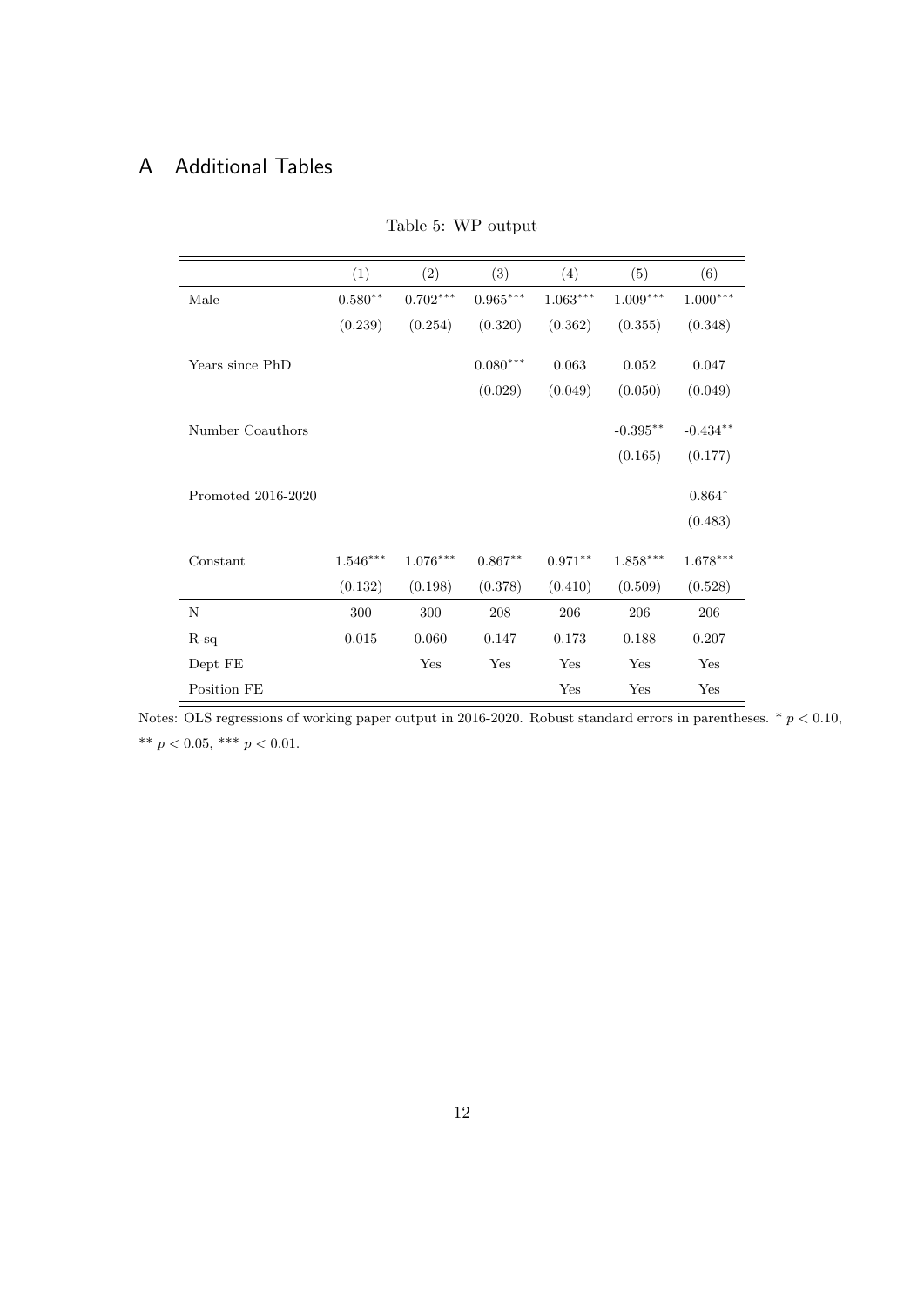|                               | (1)        | (2)                | (3)        | (4)        | (5)        | (6)      | (7)      |
|-------------------------------|------------|--------------------|------------|------------|------------|----------|----------|
| Male                          | $-0.006$   | $-0.020$           | $-0.059$   | $-0.059$   | $-0.012$   | $-0.015$ | $-0.033$ |
|                               | (0.058)    | (0.058)            | (0.086)    | (0.083)    | (0.100)    | (0.101)  | (0.102)  |
| Weighted WPs 2016-2020        |            | $0.029^{\ast\ast}$ | 0.007      | $0.011\,$  | 0.029      | 0.032    | 0.030    |
|                               |            | (0.012)            | (0.041)    | (0.042)    | (0.046)    | (0.046)  | (0.045)  |
| Weighted WPs 2016-2020 x male |            |                    | 0.025      | 0.020      | $-0.003$   | $-0.003$ | 0.005    |
|                               |            |                    | (0.043)    | (0.043)    | (0.047)    | (0.047)  | (0.045)  |
| Years since PhD               |            |                    |            |            | $-0.001$   | $-0.002$ | 0.007    |
|                               |            |                    |            |            | (0.005)    | (0.005)  | (0.006)  |
| Number Coauthors              |            |                    |            |            |            | 0.062    | 0.064    |
|                               |            |                    |            |            |            | (0.041)  | (0.044)  |
| Constant                      | $0.311***$ | $0.268***$         | $0.301***$ | $0.409***$ | $0.329***$ | 0.174    | 0.136    |
|                               | (0.045)    | (0.048)            | (0.075)    | (0.082)    | (0.106)    | (0.149)  | (0.154)  |
| $\mathbf N$                   | 270        | 270                | 270        | 270        | 182        | 182      | 180      |
| $R-sq$                        | 0.000      | 0.018              | 0.019      | 0.068      | 0.051      | 0.065    | 0.081    |
| Dept FE                       |            |                    |            | Yes        | Yes        | Yes      | Yes      |
| Position $\rm FE$             |            |                    |            |            |            |          | Yes      |

### Table 6: Likelihood of promotion

 $\overline{\text{Notes: OLS regressions of likelihood of promotion in 2016-2020. Robust standard errors in parentheses. } * p < 0.10,$ \*\* $p < 0.05,$ \*\*\* $p < 0.01.$